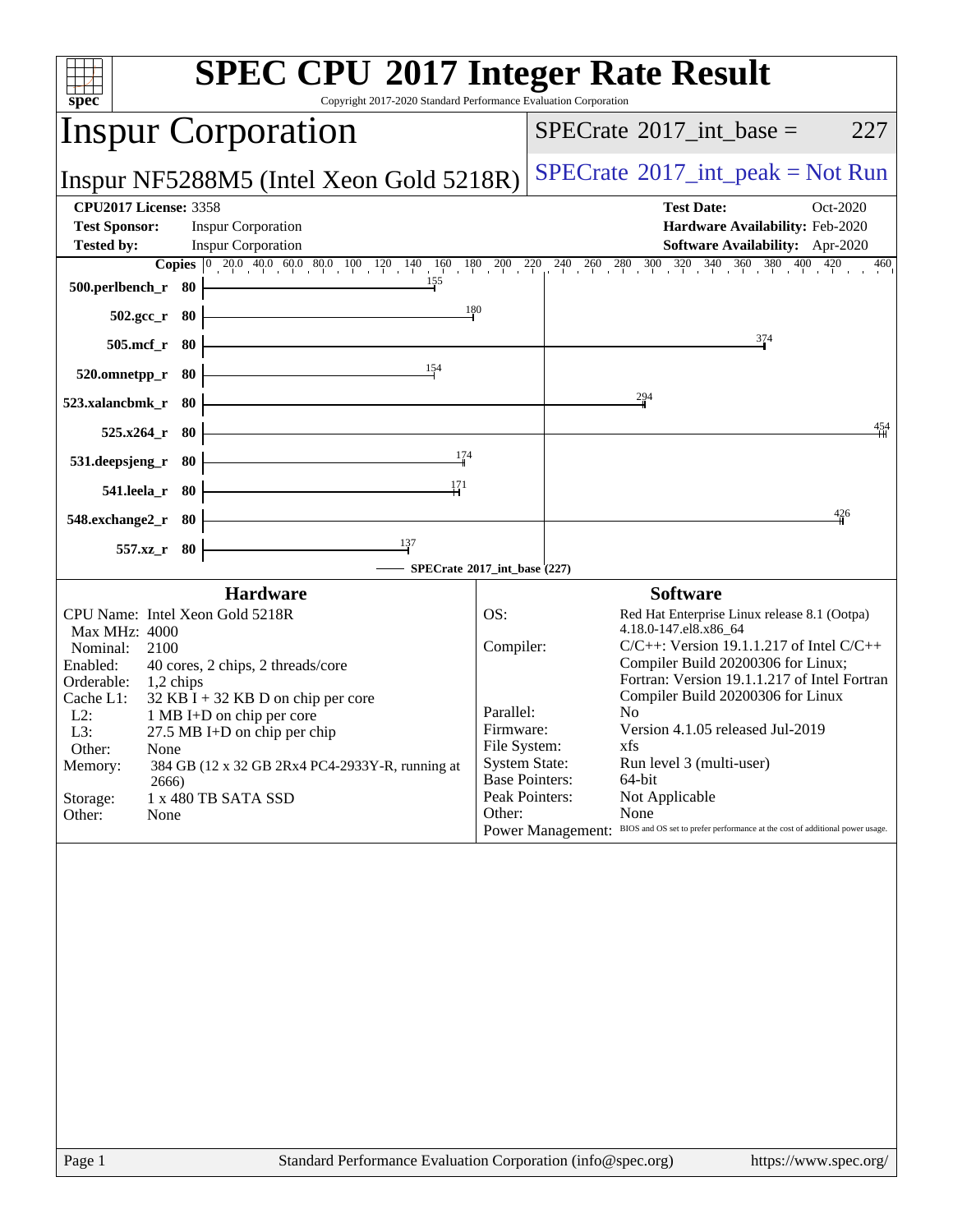

 The inconsistent Compiler version information under Compiler Version section is due to a discrepancy in Intel Compiler. The correct version of C/C++ compiler is: Version 19.1.1.217 Build 20200306 Compiler for Linux The correct version of Fortran compiler is: Version 19.1.1.217 Build 20200306 Compiler for Linux

### **[Submit Notes](http://www.spec.org/auto/cpu2017/Docs/result-fields.html#SubmitNotes)**

 The numactl mechanism was used to bind copies to processors. The config file option 'submit' was used to generate numactl commands to bind each copy to a specific processor. For details, please see the config file.

### **[Operating System Notes](http://www.spec.org/auto/cpu2017/Docs/result-fields.html#OperatingSystemNotes)**

 Stack size set to unlimited using "ulimit -s unlimited" SCALING\_GOVERNOR set to Performance

### **[Environment Variables Notes](http://www.spec.org/auto/cpu2017/Docs/result-fields.html#EnvironmentVariablesNotes)**

```
Environment variables set by runcpu before the start of the run:
LD_LIBRARY_PATH =
      "/home/CPU2017/lib/intel64:/home/CPU2017/lib/ia32:/home/CPU2017/je5.0.1-
      32"
MALLOC_CONF = "retain:true"
```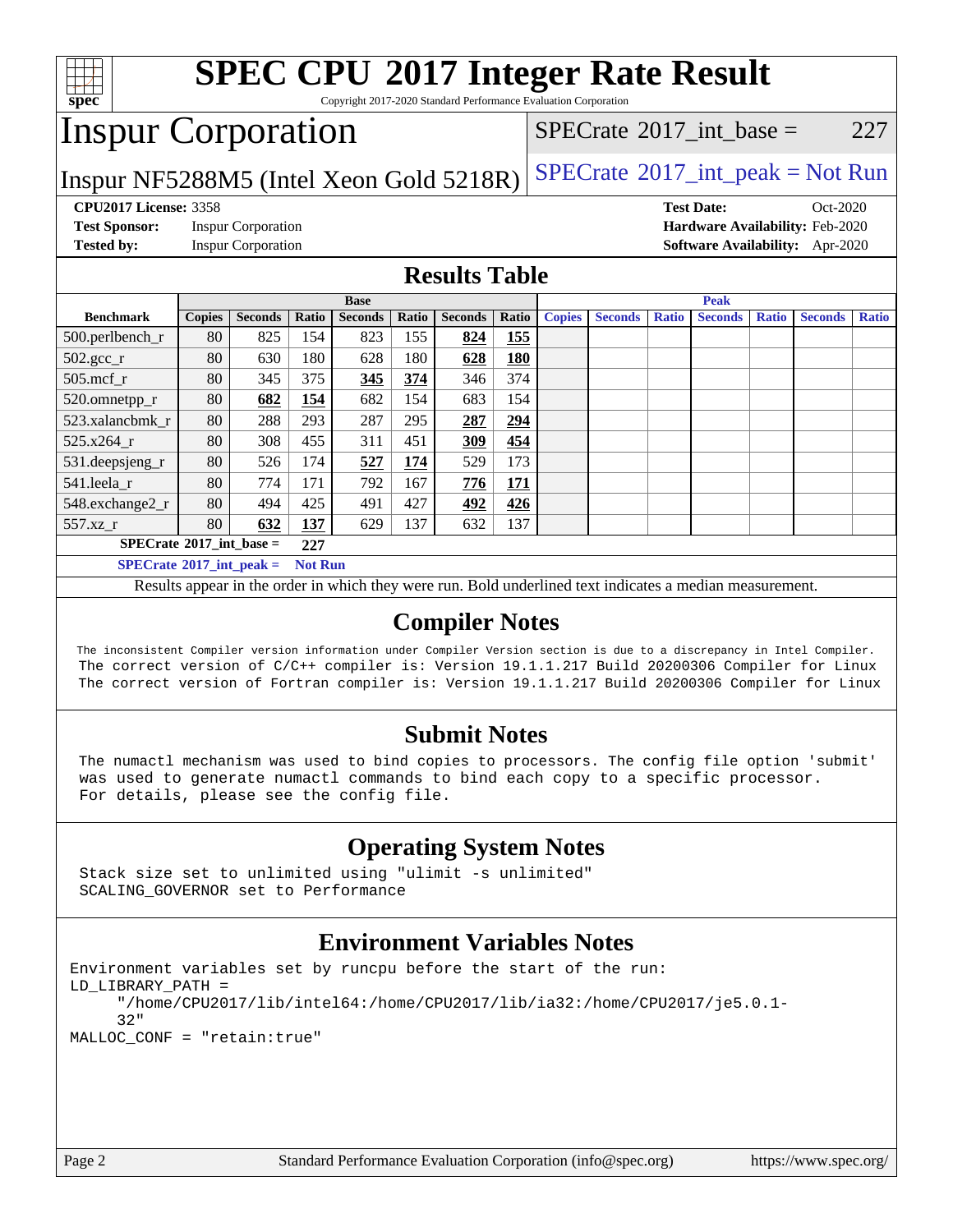| x<br>е<br>ı |  |  |  |  |  |
|-------------|--|--|--|--|--|

Copyright 2017-2020 Standard Performance Evaluation Corporation

# Inspur Corporation

[SPECrate](http://www.spec.org/auto/cpu2017/Docs/result-fields.html#SPECrate2017intbase)®2017 int\_base =  $227$ 

Inspur NF5288M5 (Intel Xeon Gold  $5218R$ ) [SPECrate](http://www.spec.org/auto/cpu2017/Docs/result-fields.html#SPECrate2017intpeak)®[2017\\_int\\_peak = N](http://www.spec.org/auto/cpu2017/Docs/result-fields.html#SPECrate2017intpeak)ot Run

**[Test Sponsor:](http://www.spec.org/auto/cpu2017/Docs/result-fields.html#TestSponsor)** Inspur Corporation **[Hardware Availability:](http://www.spec.org/auto/cpu2017/Docs/result-fields.html#HardwareAvailability)** Feb-2020 **[Tested by:](http://www.spec.org/auto/cpu2017/Docs/result-fields.html#Testedby)** Inspur Corporation **[Software Availability:](http://www.spec.org/auto/cpu2017/Docs/result-fields.html#SoftwareAvailability)** Apr-2020

**[CPU2017 License:](http://www.spec.org/auto/cpu2017/Docs/result-fields.html#CPU2017License)** 3358 **[Test Date:](http://www.spec.org/auto/cpu2017/Docs/result-fields.html#TestDate)** Oct-2020

### **[General Notes](http://www.spec.org/auto/cpu2017/Docs/result-fields.html#GeneralNotes)**

 Binaries compiled on a system with 1x Intel Core i9-7980XE CPU + 64GB RAM memory using Redhat Enterprise Linux 8.0 Transparent Huge Pages enabled by default Prior to runcpu invocation Filesystem page cache synced and cleared with: sync; echo 3> /proc/sys/vm/drop\_caches runcpu command invoked through numactl i.e.: numactl --interleave=all runcpu <etc>

 NA: The test sponsor attests, as of date of publication, that CVE-2017-5754 (Meltdown) is mitigated in the system as tested and documented. Yes: The test sponsor attests, as of date of publication, that CVE-2017-5753 (Spectre variant 1) is mitigated in the system as tested and documented. Yes: The test sponsor attests, as of date of publication, that CVE-2017-5715 (Spectre variant 2) is mitigated in the system as tested and documented.

### **[Platform Notes](http://www.spec.org/auto/cpu2017/Docs/result-fields.html#PlatformNotes)**

 BIOS configuration: ENERGY\_PERF\_BIAS\_CFG mode set to Performance Hardware Prefetch set to Disable VT Support set to Disable C1E Support set to Disable IMC (Integrated memory controller) Interleaving set to 1-way Sub NUMA Cluster (SNC) set to Enable

 Sysinfo program /home/CPU2017/bin/sysinfo Rev: r6365 of 2019-08-21 295195f888a3d7edb1e6e46a485a0011 running on localhost.localdomain Wed Oct 21 05:01:51 2020

 SUT (System Under Test) info as seen by some common utilities. For more information on this section, see <https://www.spec.org/cpu2017/Docs/config.html#sysinfo>

 From /proc/cpuinfo model name : Intel(R) Xeon(R) Gold 5218R CPU @ 2.10GHz 2 "physical id"s (chips) 80 "processors" cores, siblings (Caution: counting these is hw and system dependent. The following excerpts from /proc/cpuinfo might not be reliable. Use with caution.) cpu cores : 20 siblings : 40 physical 0: cores 0 1 2 3 4 8 9 10 11 12 16 17 18 19 20 24 25 26 27 28 physical 1: cores 0 1 2 3 4 8 9 10 11 12 16 17 18 19 20 24 25 26 27 28

**(Continued on next page)**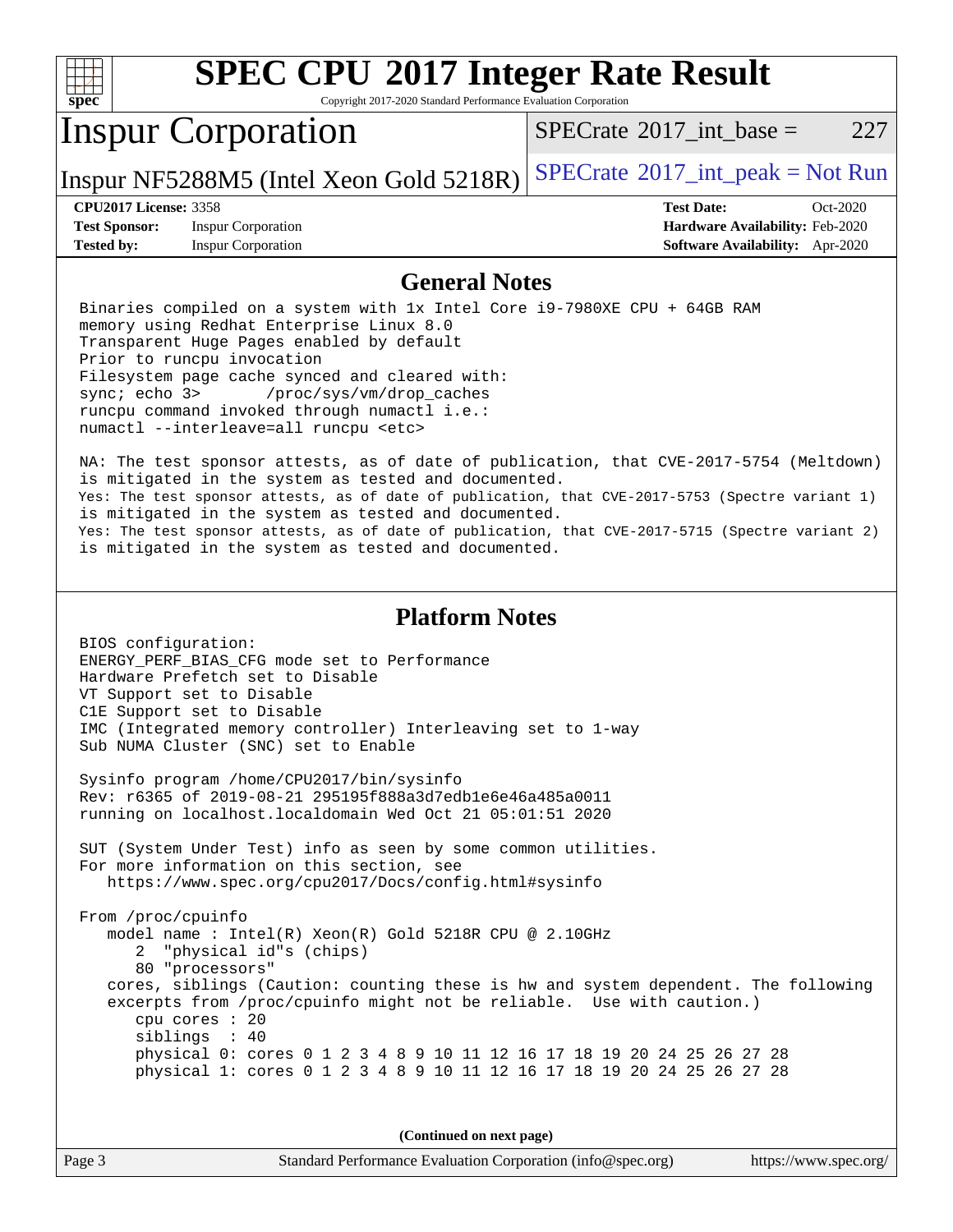| ч<br>e<br>L. |  |  |  |  |  |
|--------------|--|--|--|--|--|

Copyright 2017-2020 Standard Performance Evaluation Corporation

# Inspur Corporation

 $SPECTate@2017_int\_base = 227$ 

Inspur NF5288M5 (Intel Xeon Gold  $5218R$ ) [SPECrate](http://www.spec.org/auto/cpu2017/Docs/result-fields.html#SPECrate2017intpeak)®[2017\\_int\\_peak = N](http://www.spec.org/auto/cpu2017/Docs/result-fields.html#SPECrate2017intpeak)ot Run

**[Test Sponsor:](http://www.spec.org/auto/cpu2017/Docs/result-fields.html#TestSponsor)** Inspur Corporation **[Hardware Availability:](http://www.spec.org/auto/cpu2017/Docs/result-fields.html#HardwareAvailability)** Feb-2020 **[Tested by:](http://www.spec.org/auto/cpu2017/Docs/result-fields.html#Testedby)** Inspur Corporation **[Software Availability:](http://www.spec.org/auto/cpu2017/Docs/result-fields.html#SoftwareAvailability)** Apr-2020

**[CPU2017 License:](http://www.spec.org/auto/cpu2017/Docs/result-fields.html#CPU2017License)** 3358 **[Test Date:](http://www.spec.org/auto/cpu2017/Docs/result-fields.html#TestDate)** Oct-2020

### **[Platform Notes \(Continued\)](http://www.spec.org/auto/cpu2017/Docs/result-fields.html#PlatformNotes)**

| From 1scpu:                 |                                                                                      |  |  |  |
|-----------------------------|--------------------------------------------------------------------------------------|--|--|--|
| Architecture:               | x86 64                                                                               |  |  |  |
| $CPU$ op-mode( $s$ ):       | $32$ -bit, $64$ -bit                                                                 |  |  |  |
| Byte Order:                 | Little Endian                                                                        |  |  |  |
| CPU(s):                     | 80                                                                                   |  |  |  |
| On-line CPU(s) list: $0-79$ |                                                                                      |  |  |  |
| Thread( $s$ ) per core:     | 2                                                                                    |  |  |  |
| Core(s) per socket:         | 20                                                                                   |  |  |  |
| Socket(s):                  | $\overline{a}$                                                                       |  |  |  |
| NUMA node(s):               | $\overline{4}$                                                                       |  |  |  |
| Vendor ID:                  | GenuineIntel                                                                         |  |  |  |
| CPU family:                 | 6                                                                                    |  |  |  |
| Model:                      | 85                                                                                   |  |  |  |
| Model name:                 | $Intel(R) Xeon(R) Gold 5218R CPU @ 2.10GHz$                                          |  |  |  |
| Stepping:                   | 7                                                                                    |  |  |  |
| CPU MHz:                    | 3237.260                                                                             |  |  |  |
| $CPU$ max $MHz$ :           | 4000.0000                                                                            |  |  |  |
| CPU min MHz:                | 800.0000                                                                             |  |  |  |
| BogoMIPS:                   | 4200.00                                                                              |  |  |  |
| Virtualization:             | $VT - x$                                                                             |  |  |  |
| L1d cache:                  | 32K                                                                                  |  |  |  |
| Lli cache:                  | 32K                                                                                  |  |  |  |
| $L2$ cache:                 | 1024K                                                                                |  |  |  |
| $L3$ cache:                 | 28160K                                                                               |  |  |  |
| NUMA $node0$ $CPU(s)$ :     | $0-2, 5, 6, 10-12, 15, 16, 40-42, 45, 46, 50-52, 55, 56$                             |  |  |  |
| NUMA $node1$ $CPU(s):$      | 3, 4, 7-9, 13, 14, 17-19, 43, 44, 47-49, 53, 54, 57-59                               |  |  |  |
| NUMA $node2$ $CPU(s)$ :     | 20-22, 25, 26, 30-32, 35, 36, 60-62, 65, 66, 70-72, 75, 76                           |  |  |  |
| NUMA node3 CPU(s):          | 23, 24, 27-29, 33, 34, 37-39, 63, 64, 67-69, 73, 74, 77-79                           |  |  |  |
| Flaqs:                      | fpu vme de pse tsc msr pae mce cx8 apic sep mtrr pge mca cmov                        |  |  |  |
|                             | pat pse36 clflush dts acpi mmx fxsr sse sse2 ss ht tm pbe syscall nx pdpelgb rdtscp  |  |  |  |
|                             | lm constant_tsc art arch_perfmon pebs bts rep_good nopl xtopology nonstop_tsc cpuid  |  |  |  |
|                             | aperfmperf pni pclmulqdq dtes64 monitor ds_cpl vmx smx est tm2 ssse3 sdbg fma cx16   |  |  |  |
|                             | xtpr pdcm pcid dca sse4_1 sse4_2 x2apic movbe popcnt tsc_deadline_timer aes xsave    |  |  |  |
|                             | avx f16c rdrand lahf_lm abm 3dnowprefetch cpuid_fault epb cat_13 cdp_13              |  |  |  |
|                             | invpcid_single intel_ppin ssbd mba ibrs ibpb stibp ibrs_enhanced tpr_shadow vnmi     |  |  |  |
|                             | flexpriority ept vpid fsgsbase tsc_adjust bmil hle avx2 smep bmi2 erms invpcid rtm   |  |  |  |
|                             | cqm mpx rdt_a avx512f avx512dq rdseed adx smap clflushopt clwb intel_pt avx512cd     |  |  |  |
|                             | avx512bw avx512vl xsaveopt xsavec xgetbvl xsaves cqm_llc cqm_occup_llc cqm_mbm_total |  |  |  |
|                             | cqm_mbm_local dtherm ida arat pln pts hwp hwp_act_window hwp_epp hwp_pkg_req pku     |  |  |  |
|                             | ospke avx512_vnni md_clear flush_l1d arch_capabilities                               |  |  |  |
|                             |                                                                                      |  |  |  |
| /proc/cpuinfo cache data    |                                                                                      |  |  |  |
| cache size $: 28160$ KB     |                                                                                      |  |  |  |
|                             | From numactl --hardware WARNING: a numactl 'node' might or might not correspond to a |  |  |  |
| physical chip.              |                                                                                      |  |  |  |
| available: 4 nodes (0-3)    |                                                                                      |  |  |  |
|                             |                                                                                      |  |  |  |
| (Continued on next page)    |                                                                                      |  |  |  |
|                             |                                                                                      |  |  |  |

Page 4 Standard Performance Evaluation Corporation [\(info@spec.org\)](mailto:info@spec.org) <https://www.spec.org/>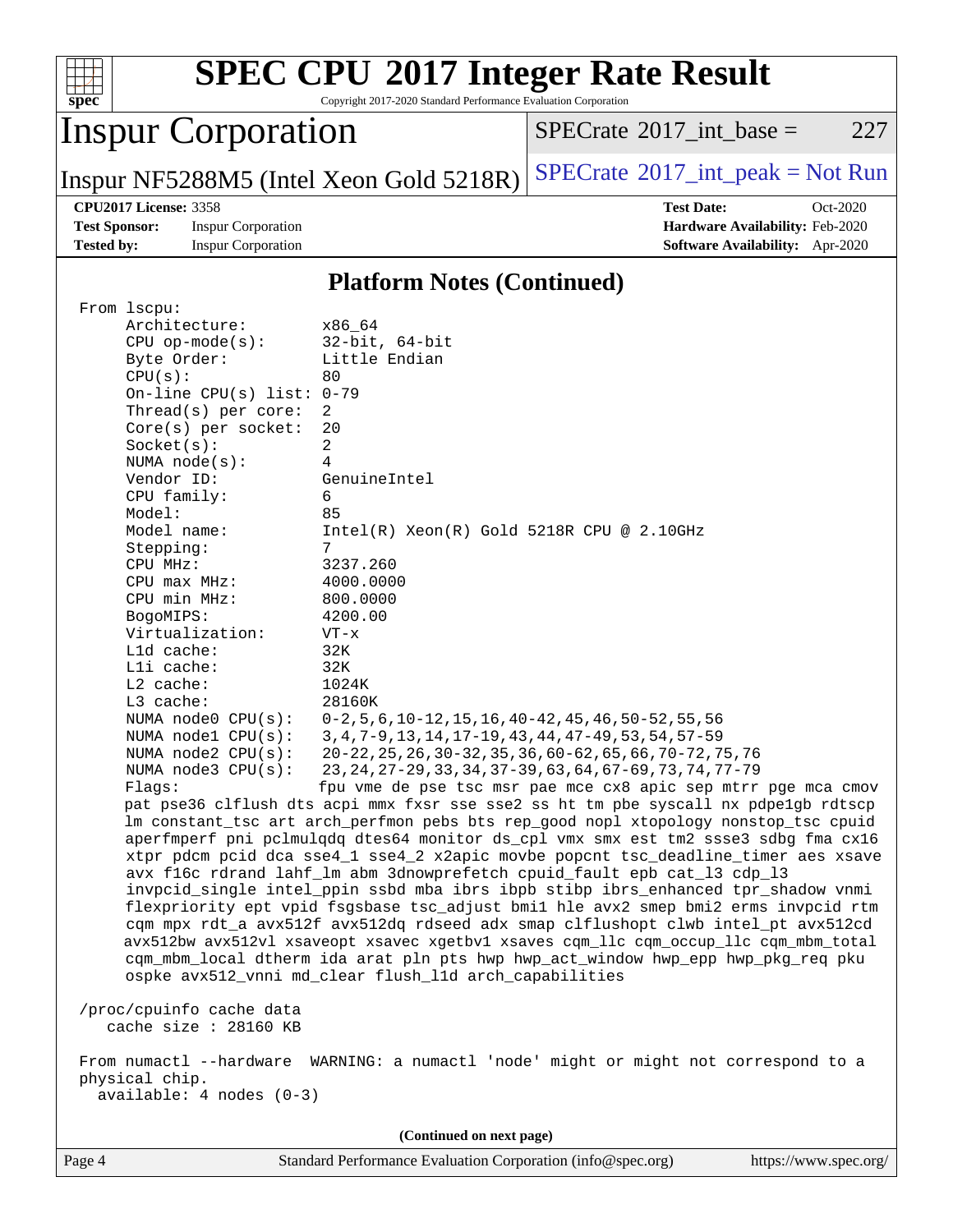

Page 5 Standard Performance Evaluation Corporation [\(info@spec.org\)](mailto:info@spec.org) <https://www.spec.org/>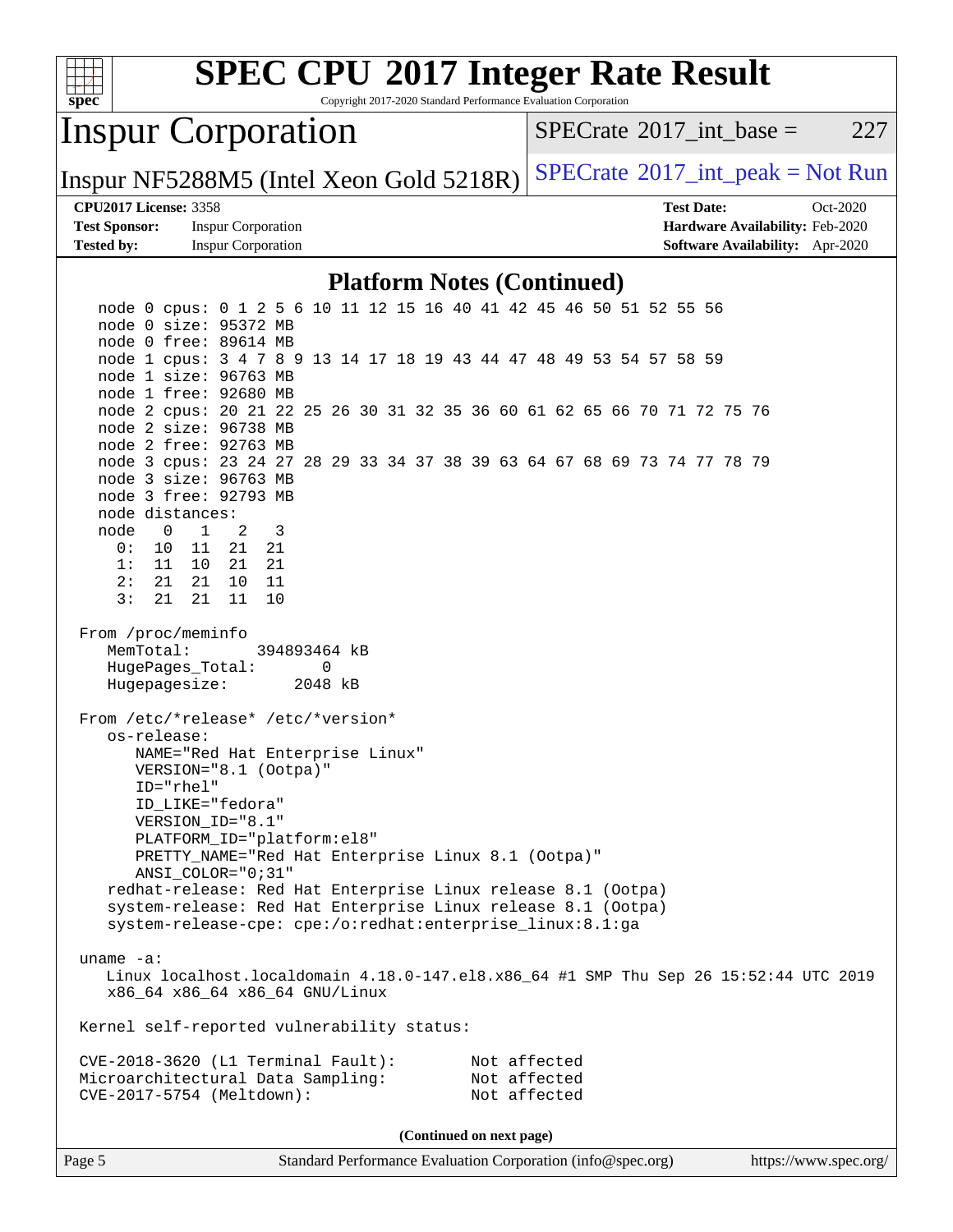| ч<br>e<br>L. |  |  |  |  |  |
|--------------|--|--|--|--|--|

Copyright 2017-2020 Standard Performance Evaluation Corporation

# Inspur Corporation

 $SPECTate@2017_int\_base = 227$ 

Inspur NF5288M5 (Intel Xeon Gold 5218R)  $SPECTate$ <sup>®[2017\\_int\\_peak = N](http://www.spec.org/auto/cpu2017/Docs/result-fields.html#SPECrate2017intpeak)ot Run</sup>

**[Test Sponsor:](http://www.spec.org/auto/cpu2017/Docs/result-fields.html#TestSponsor)** Inspur Corporation **[Hardware Availability:](http://www.spec.org/auto/cpu2017/Docs/result-fields.html#HardwareAvailability)** Feb-2020 **[Tested by:](http://www.spec.org/auto/cpu2017/Docs/result-fields.html#Testedby)** Inspur Corporation **[Software Availability:](http://www.spec.org/auto/cpu2017/Docs/result-fields.html#SoftwareAvailability)** Apr-2020

**[CPU2017 License:](http://www.spec.org/auto/cpu2017/Docs/result-fields.html#CPU2017License)** 3358 **[Test Date:](http://www.spec.org/auto/cpu2017/Docs/result-fields.html#TestDate)** Oct-2020

### **[Platform Notes \(Continued\)](http://www.spec.org/auto/cpu2017/Docs/result-fields.html#PlatformNotes)**

| C<br>$C++$<br>Page 6 | <b>Compiler Version Notes</b><br>500.perlbench_r(base) 502.gcc_r(base) 505.mcf_r(base)<br>525.x264_r(base) 557.xz_r(base)<br>Intel(R) C Compiler for applications running on $Intel(R) 64$ , Version 2021.1<br>NextGen Build 20200304<br>Copyright (C) 1985-2020 Intel Corporation. All rights reserved.<br>520.omnetpp_r(base) 523.xalancbmk_r(base) 531.deepsjeng_r(base)<br>541.leela_r(base)<br>Intel(R) C++ Compiler for applications running on Intel(R) 64, Version 2021.1<br>(Continued on next page)<br>Standard Performance Evaluation Corporation (info@spec.org)<br>https://www.spec.org/ |
|----------------------|-------------------------------------------------------------------------------------------------------------------------------------------------------------------------------------------------------------------------------------------------------------------------------------------------------------------------------------------------------------------------------------------------------------------------------------------------------------------------------------------------------------------------------------------------------------------------------------------------------|
|                      |                                                                                                                                                                                                                                                                                                                                                                                                                                                                                                                                                                                                       |
|                      |                                                                                                                                                                                                                                                                                                                                                                                                                                                                                                                                                                                                       |
|                      |                                                                                                                                                                                                                                                                                                                                                                                                                                                                                                                                                                                                       |
|                      |                                                                                                                                                                                                                                                                                                                                                                                                                                                                                                                                                                                                       |
|                      |                                                                                                                                                                                                                                                                                                                                                                                                                                                                                                                                                                                                       |
|                      |                                                                                                                                                                                                                                                                                                                                                                                                                                                                                                                                                                                                       |
| Memory:              | Additional information from dmidecode follows. WARNING: Use caution when you interpret<br>this section. The 'dmidecode' program reads system data which is "intended to allow<br>hardware to be accurately determined", but the intent may not be met, as there are<br>frequent changes to hardware, firmware, and the "DMTF SMBIOS" standard.<br>4x NO DIMM NO DIMM<br>12x Samsung M393A4K40CB2-CVF 32 GB 2 rank 2933<br>(End of data from sysinfo program)                                                                                                                                          |
| BIOS:                | From /sys/devices/virtual/dmi/id<br>Inspur 4.1.05 07/02/2019<br>Vendor: Inspur<br>Product: NF5288M5<br>Product Family: Not specified<br>Serial: 219886866                                                                                                                                                                                                                                                                                                                                                                                                                                             |
|                      | SPEC is set to: /home/CPU2017<br>Type Size Used Avail Use% Mounted on<br>Filesystem<br>/dev/mapper/rhel-home xfs 391G 27G 365G 7% /home                                                                                                                                                                                                                                                                                                                                                                                                                                                               |
|                      | run-level 3 Oct 21 02:59                                                                                                                                                                                                                                                                                                                                                                                                                                                                                                                                                                              |
|                      | pointer sanitization<br>$CVE-2017-5715$ (Spectre variant 2):<br>Mitigation: Enhanced IBRS, IBPB: conditional,<br>RSB filling                                                                                                                                                                                                                                                                                                                                                                                                                                                                          |
|                      |                                                                                                                                                                                                                                                                                                                                                                                                                                                                                                                                                                                                       |
|                      | CVE-2018-3639 (Speculative Store Bypass): Mitigation: Speculative Store Bypass disabled<br>via prctl and seccomp<br>Mitigation: usercopy/swapgs barriers and __user<br>$CVE-2017-5753$ (Spectre variant 1):                                                                                                                                                                                                                                                                                                                                                                                           |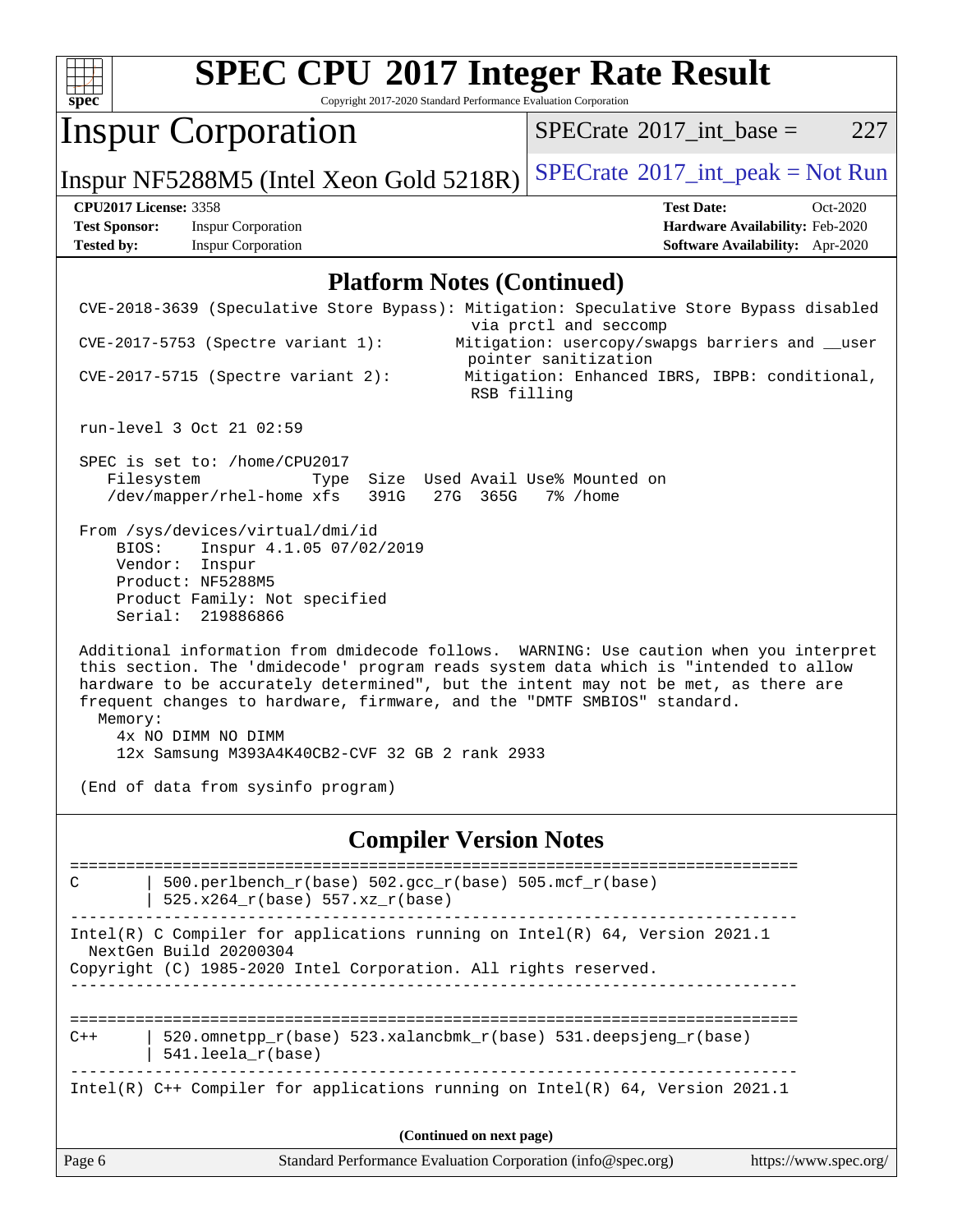| <b>SPEC CPU®2017 Integer Rate Result</b><br>$spec^*$<br>Copyright 2017-2020 Standard Performance Evaluation Corporation                                                                  |                                                |  |  |  |
|------------------------------------------------------------------------------------------------------------------------------------------------------------------------------------------|------------------------------------------------|--|--|--|
| <b>Inspur Corporation</b>                                                                                                                                                                | $SPECTate$ <sup>®</sup> 2017_int_base =<br>227 |  |  |  |
| Inspur NF5288M5 (Intel Xeon Gold 5218R)                                                                                                                                                  | $SPECrate^{\circ}2017\_int\_peak = Not Run$    |  |  |  |
| <b>CPU2017 License: 3358</b>                                                                                                                                                             | <b>Test Date:</b><br>$Oct-2020$                |  |  |  |
| <b>Test Sponsor:</b><br><b>Inspur Corporation</b>                                                                                                                                        | Hardware Availability: Feb-2020                |  |  |  |
| <b>Tested by:</b><br><b>Inspur Corporation</b>                                                                                                                                           | <b>Software Availability:</b> Apr-2020         |  |  |  |
| <b>Compiler Version Notes (Continued)</b><br>NextGen Build 20200304<br>Copyright (C) 1985-2020 Intel Corporation. All rights reserved.<br>Fortran   $548$ . exchange $2r$ (base)         |                                                |  |  |  |
| $Intel(R)$ Fortran Intel(R) 64 Compiler for applications running on Intel(R)<br>64, Version 19.1.1.217 Build 20200306<br>Copyright (C) 1985-2020 Intel Corporation. All rights reserved. |                                                |  |  |  |
| <b>Base Compiler Invocation</b>                                                                                                                                                          |                                                |  |  |  |

[C benchmarks](http://www.spec.org/auto/cpu2017/Docs/result-fields.html#Cbenchmarks): [icc](http://www.spec.org/cpu2017/results/res2020q4/cpu2017-20201022-24235.flags.html#user_CCbase_intel_icc_66fc1ee009f7361af1fbd72ca7dcefbb700085f36577c54f309893dd4ec40d12360134090235512931783d35fd58c0460139e722d5067c5574d8eaf2b3e37e92)

[C++ benchmarks:](http://www.spec.org/auto/cpu2017/Docs/result-fields.html#CXXbenchmarks) [icpc](http://www.spec.org/cpu2017/results/res2020q4/cpu2017-20201022-24235.flags.html#user_CXXbase_intel_icpc_c510b6838c7f56d33e37e94d029a35b4a7bccf4766a728ee175e80a419847e808290a9b78be685c44ab727ea267ec2f070ec5dc83b407c0218cded6866a35d07)

[Fortran benchmarks](http://www.spec.org/auto/cpu2017/Docs/result-fields.html#Fortranbenchmarks): [ifort](http://www.spec.org/cpu2017/results/res2020q4/cpu2017-20201022-24235.flags.html#user_FCbase_intel_ifort_8111460550e3ca792625aed983ce982f94888b8b503583aa7ba2b8303487b4d8a21a13e7191a45c5fd58ff318f48f9492884d4413fa793fd88dd292cad7027ca)

### **[Base Portability Flags](http://www.spec.org/auto/cpu2017/Docs/result-fields.html#BasePortabilityFlags)**

 500.perlbench\_r: [-DSPEC\\_LP64](http://www.spec.org/cpu2017/results/res2020q4/cpu2017-20201022-24235.flags.html#b500.perlbench_r_basePORTABILITY_DSPEC_LP64) [-DSPEC\\_LINUX\\_X64](http://www.spec.org/cpu2017/results/res2020q4/cpu2017-20201022-24235.flags.html#b500.perlbench_r_baseCPORTABILITY_DSPEC_LINUX_X64) 502.gcc\_r: [-DSPEC\\_LP64](http://www.spec.org/cpu2017/results/res2020q4/cpu2017-20201022-24235.flags.html#suite_basePORTABILITY502_gcc_r_DSPEC_LP64) 505.mcf\_r: [-DSPEC\\_LP64](http://www.spec.org/cpu2017/results/res2020q4/cpu2017-20201022-24235.flags.html#suite_basePORTABILITY505_mcf_r_DSPEC_LP64) 520.omnetpp\_r: [-DSPEC\\_LP64](http://www.spec.org/cpu2017/results/res2020q4/cpu2017-20201022-24235.flags.html#suite_basePORTABILITY520_omnetpp_r_DSPEC_LP64) 523.xalancbmk\_r: [-DSPEC\\_LP64](http://www.spec.org/cpu2017/results/res2020q4/cpu2017-20201022-24235.flags.html#suite_basePORTABILITY523_xalancbmk_r_DSPEC_LP64) [-DSPEC\\_LINUX](http://www.spec.org/cpu2017/results/res2020q4/cpu2017-20201022-24235.flags.html#b523.xalancbmk_r_baseCXXPORTABILITY_DSPEC_LINUX) 525.x264\_r: [-DSPEC\\_LP64](http://www.spec.org/cpu2017/results/res2020q4/cpu2017-20201022-24235.flags.html#suite_basePORTABILITY525_x264_r_DSPEC_LP64) 531.deepsjeng\_r: [-DSPEC\\_LP64](http://www.spec.org/cpu2017/results/res2020q4/cpu2017-20201022-24235.flags.html#suite_basePORTABILITY531_deepsjeng_r_DSPEC_LP64) 541.leela\_r: [-DSPEC\\_LP64](http://www.spec.org/cpu2017/results/res2020q4/cpu2017-20201022-24235.flags.html#suite_basePORTABILITY541_leela_r_DSPEC_LP64) 548.exchange2\_r: [-DSPEC\\_LP64](http://www.spec.org/cpu2017/results/res2020q4/cpu2017-20201022-24235.flags.html#suite_basePORTABILITY548_exchange2_r_DSPEC_LP64) 557.xz\_r: [-DSPEC\\_LP64](http://www.spec.org/cpu2017/results/res2020q4/cpu2017-20201022-24235.flags.html#suite_basePORTABILITY557_xz_r_DSPEC_LP64)

# **[Base Optimization Flags](http://www.spec.org/auto/cpu2017/Docs/result-fields.html#BaseOptimizationFlags)**

[C benchmarks](http://www.spec.org/auto/cpu2017/Docs/result-fields.html#Cbenchmarks):

[-m64](http://www.spec.org/cpu2017/results/res2020q4/cpu2017-20201022-24235.flags.html#user_CCbase_m64-icc) [-qnextgen](http://www.spec.org/cpu2017/results/res2020q4/cpu2017-20201022-24235.flags.html#user_CCbase_f-qnextgen) [-std=c11](http://www.spec.org/cpu2017/results/res2020q4/cpu2017-20201022-24235.flags.html#user_CCbase_std-icc-std_0e1c27790398a4642dfca32ffe6c27b5796f9c2d2676156f2e42c9c44eaad0c049b1cdb667a270c34d979996257aeb8fc440bfb01818dbc9357bd9d174cb8524)

[-Wl,-plugin-opt=-x86-branches-within-32B-boundaries](http://www.spec.org/cpu2017/results/res2020q4/cpu2017-20201022-24235.flags.html#user_CCbase_f-x86-branches-within-32B-boundaries_0098b4e4317ae60947b7b728078a624952a08ac37a3c797dfb4ffeb399e0c61a9dd0f2f44ce917e9361fb9076ccb15e7824594512dd315205382d84209e912f3) [-Wl,-z,muldefs](http://www.spec.org/cpu2017/results/res2020q4/cpu2017-20201022-24235.flags.html#user_CCbase_link_force_multiple1_b4cbdb97b34bdee9ceefcfe54f4c8ea74255f0b02a4b23e853cdb0e18eb4525ac79b5a88067c842dd0ee6996c24547a27a4b99331201badda8798ef8a743f577)

**(Continued on next page)**

Page 7 Standard Performance Evaluation Corporation [\(info@spec.org\)](mailto:info@spec.org) <https://www.spec.org/>